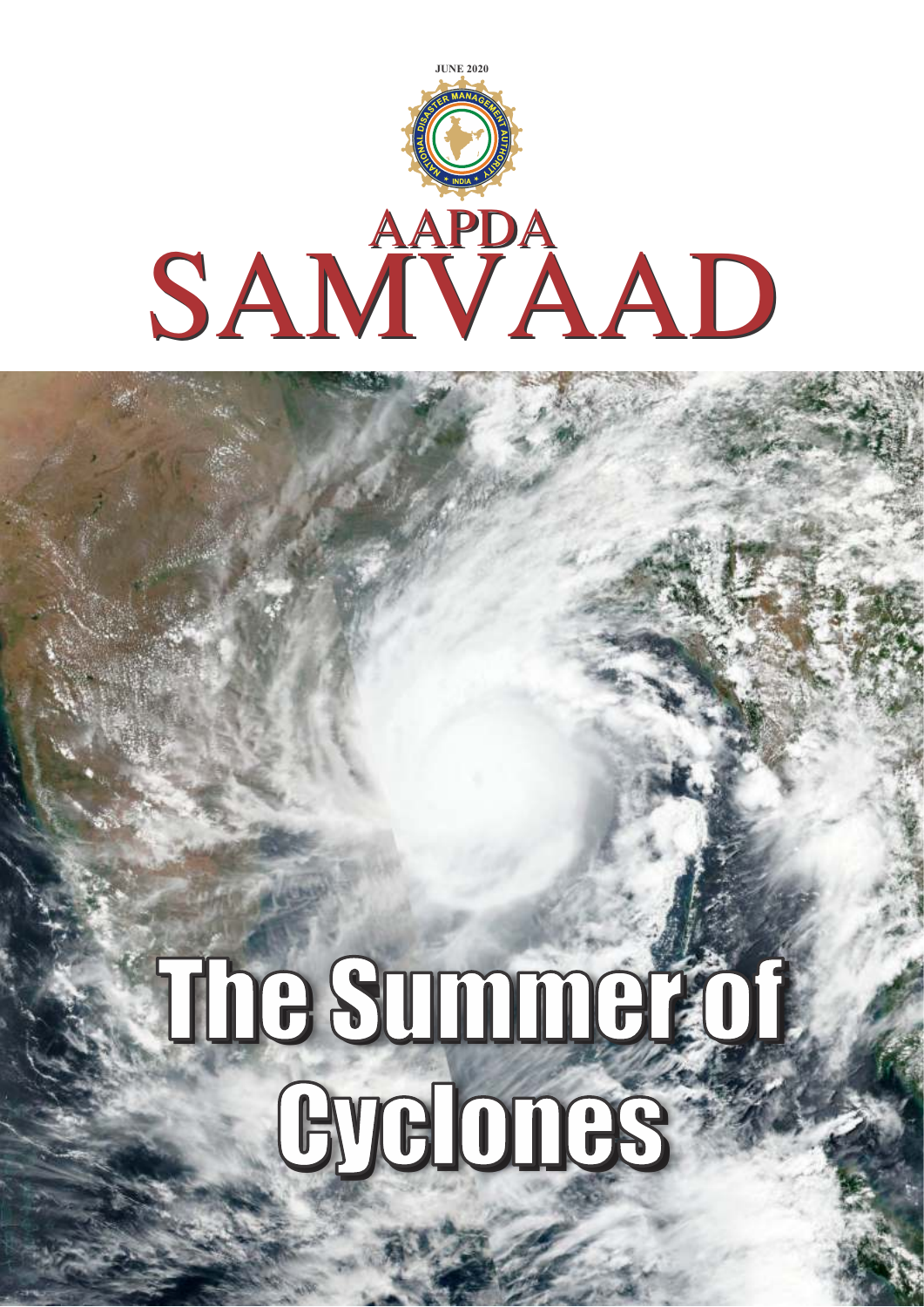IN THE NEWS

## Tremors in NCR NO NEED TO PANIC, SAY EXPERTS

In view of the recent seismic activities in<br>Delhi-NCR region, a meeting was convened<br>by the National Disaster Management<br>thority (NDMA) on 10th June 2020 to discuss the Delhi-NCR region, a meeting was convened by the National Disaster Management Authority (NDMA) on 10th June 2020, to discuss the various mitigation and preparedness measures to reduce the earthquake risk in Delhi-NCR region.

Dr. B K Bansal, Director of the National Centre for Seismology (NCS), said there is no need to panic with respect to the recent seismic activities in Delhi-NCR region. But it is important to undertake preparedness and mitigation measures to reduce the earthquake risk, he underlined. Dr. Bansal was speaking at a meeting convened by the National Disaster Management Authority (NDMA) here yesterday to discuss the various mitigation and preparedness measures to reduce the earthquake risk in Delhi-NCR region.

Director, NCS informed that given the seismic history of Delhi and its vicinity, the occurrence of minor earthquakes in Delhi-NCR is not unusual. However, there is no proven technology in the world wherein earthquakes are predicted with certainty in terms of its location, time and magnitude.

Following the meeting, the NDMAhas requested the States to take the following measures:

- i. Ensure compliance of building bye laws to make upcoming constructions earthquake resilient and to avoid addition of vulnerable building stock.
- ii. Identify the vulnerable priority structures, especially lifeline buildings, and retrofit them. Private buildings should also be retrofitted to reduce the risk in a phased manner, wherever required.
- iii. Conduct regular mock exercises to deal with earthquakes in future and come out with SoPs for immediate response after an earthquake
- iv. Undertake the public awareness programmes regarding do's and don'ts with regard to earthquakes.

The meeting was attended through Voice Conferencing (VC) by NDMA Members, Director General, National Disaster Response Force and senior officers of Government of NCT of Delhi, Rajasthan, Haryana and Uttar Pradesh.•

 **2**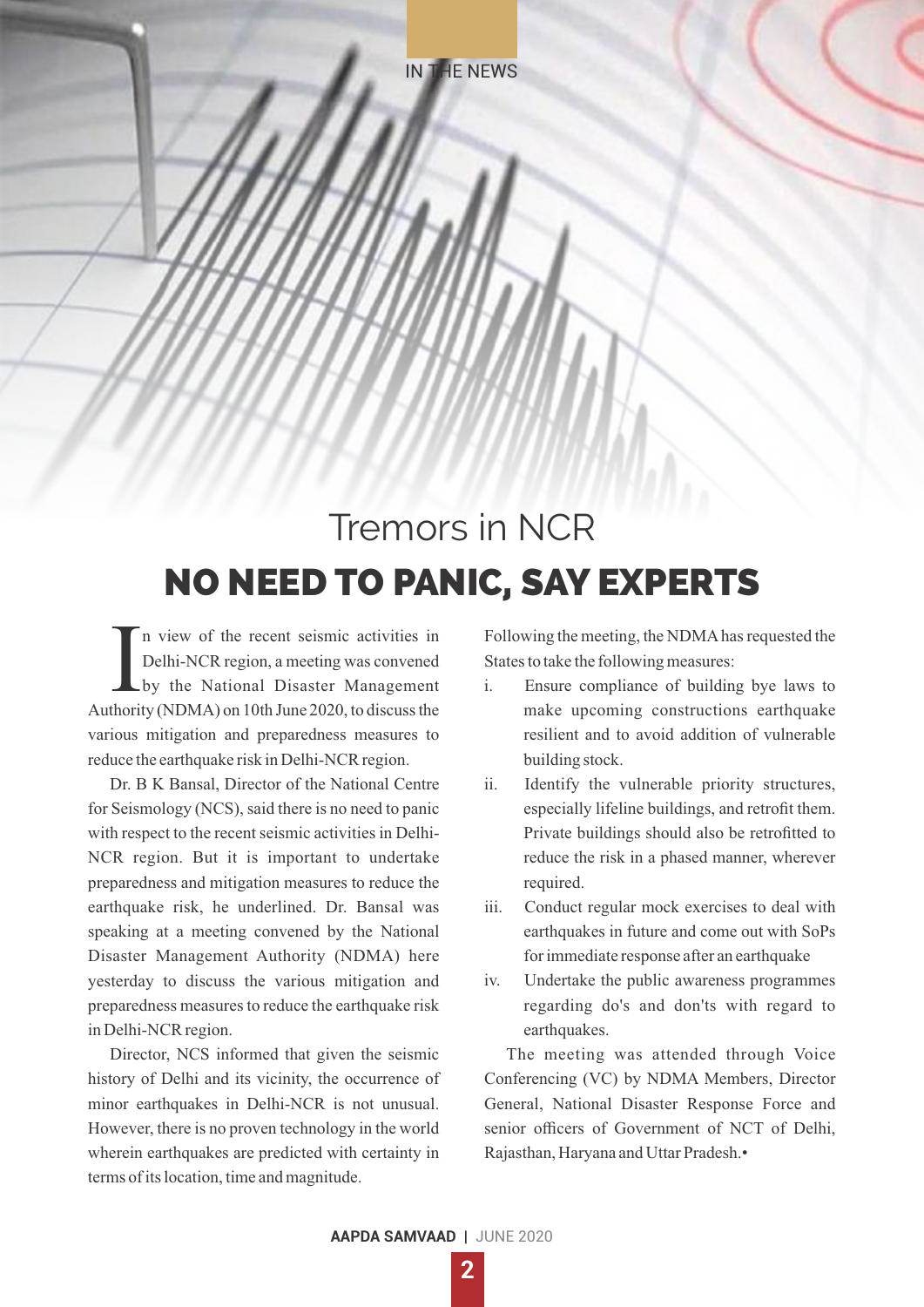

## The Summer of Cyclones

Case Study of India's effective preparedness and response

mphan, meaning "sky", the cyclone that originated as a deep depression in the Bay Of Bengal became the most severe cyclonic storm after the 1999 Odisha Cyclone to hit Odisha and West Bengal. Cyclone Amphan was exactly as the India Meteorological Department predicted, and the country was prepared.

Amidst the ongoing COVID-19 Pandemic, a super cyclone was definitely not something India needed. Paradip (Odisha) and Digha (West Bengal) were in line for the storm, and the National Disaster Management Authority (NDMA) got into action just as the prediction by IMD was made. It was time to bring into effect all our years of cyclone risk mitigation and preparedness in order to reduce risk and ensure safety to those in the affected areas. Apart from attending the meeting with the Honourable Prime Minister, Shri Narendra Modi, to discuss the

severity of the situation, and what must be done on ground, NDMArapidly began its cyclone awareness campaigns and updated every bulletin released on the calamity on Social Media. NDMA launched an awareness campaign in the states of Odisha and West Bengal through Television and Radio, disseminating Do's & Don'ts during a cyclone.

In the meeting at the Prime Minister's Office, the Prime Minister took full stock of the situation and reviewed the response preparedness as well as the evacuation plan presented by the National Disaster Response Force (NDRF). During the presentation of the response plan, DG NDRF informed that 25 NDRF teams have been deployed on the ground while 12 others were ready in reserve. 24 other NDRF teams were also on standby in different parts of the country. By 17th May 2020, the Odisha Disaster Rapid Action Force and National Disaster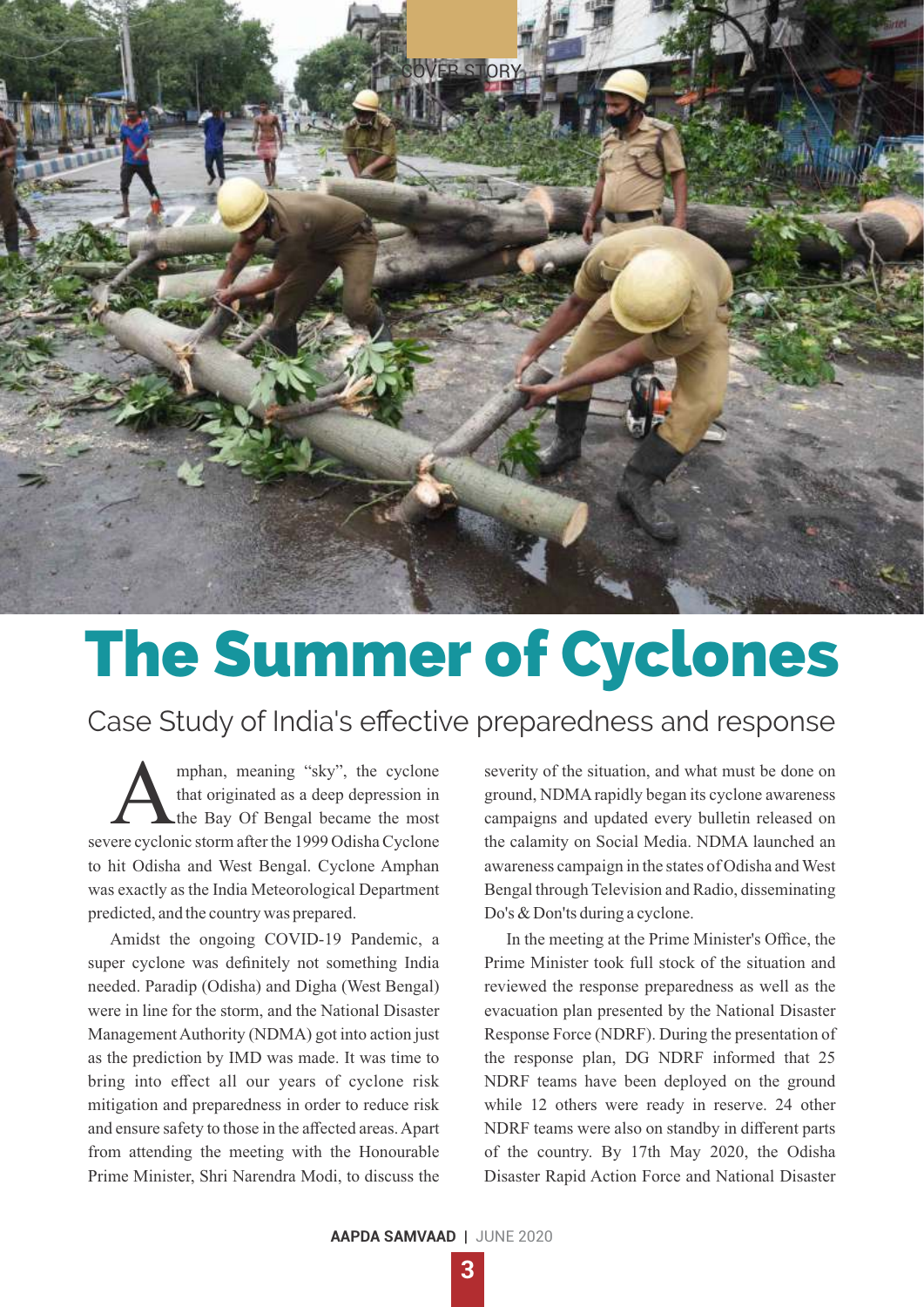

Response Force (NDRF) were pre-positioned across districts in Odisha and West Bengal to assist in preparations for Amphan and render aid where necessary. The additional units on standby could be readily airlifted to affected areas with Indian Air Force transport aircraft. Considering the pandemic, these crews and other first responders also needed personal protective equipment (PPE) and face covers. Adiving team from the Indian Navy was sent to Kolkata to aid relief efforts, with ships from the navy placed on standby for relief operations.

From the point of inception on 13th May 2020 to its landfall on 20th May 2020, how effective was our preparedness to take on the super cyclonic storm? Cyclone Amphan peaked on 18 May 2020 to upto 240 kmph - 260 kmph wind speed, and made its landfall in Digha. West Bengal on 20th May 2020 as a Very Severe Cyclonic Storm with a speed of 155- 165 kmph. Over 2 Million people were evacuated in India, approximately 40,000 from Sagar Islands and approximately 50,000 from Sunderbans, and they were provided shelter, while maintaining physical distance. Coastal areas of Odisha, as well as Kolkata, Hooghly, Howrah, East Midnapur, North 24 Parganas, and South 24 Parganas in West Bengal, were among the affected areas.

Despite being the strongest tropical cyclone to strike the Ganges Delta since the 2007 Cyclone Sidr, the powerful and deadly Cyclone Amphan, India's preparedness contained the loss of lives to just double digits, which was mostly due to electrocution or collapse of homes. The mass destruction caused

by the cyclone included damage to the rice paddies and vegetable and sesame fields, along with major power cuts in the areas affected.

While natural hazards such as a cyclone is not something we have control over, but India's readiness and response to Cyclone Amphan during the COVID Era proved that we are an adaptable, forward-thinking, disaster prepared nation which has, once again, emerged stronger when posed with a challenge.. The livelihoods of hundreds of locals, and their families, have been saved. This has certainly proven one thing - communities can come together and become one, when faced with calamity. It is so, as while there is life - there is hope!



**AAPDA SAMVAAD I JUNE**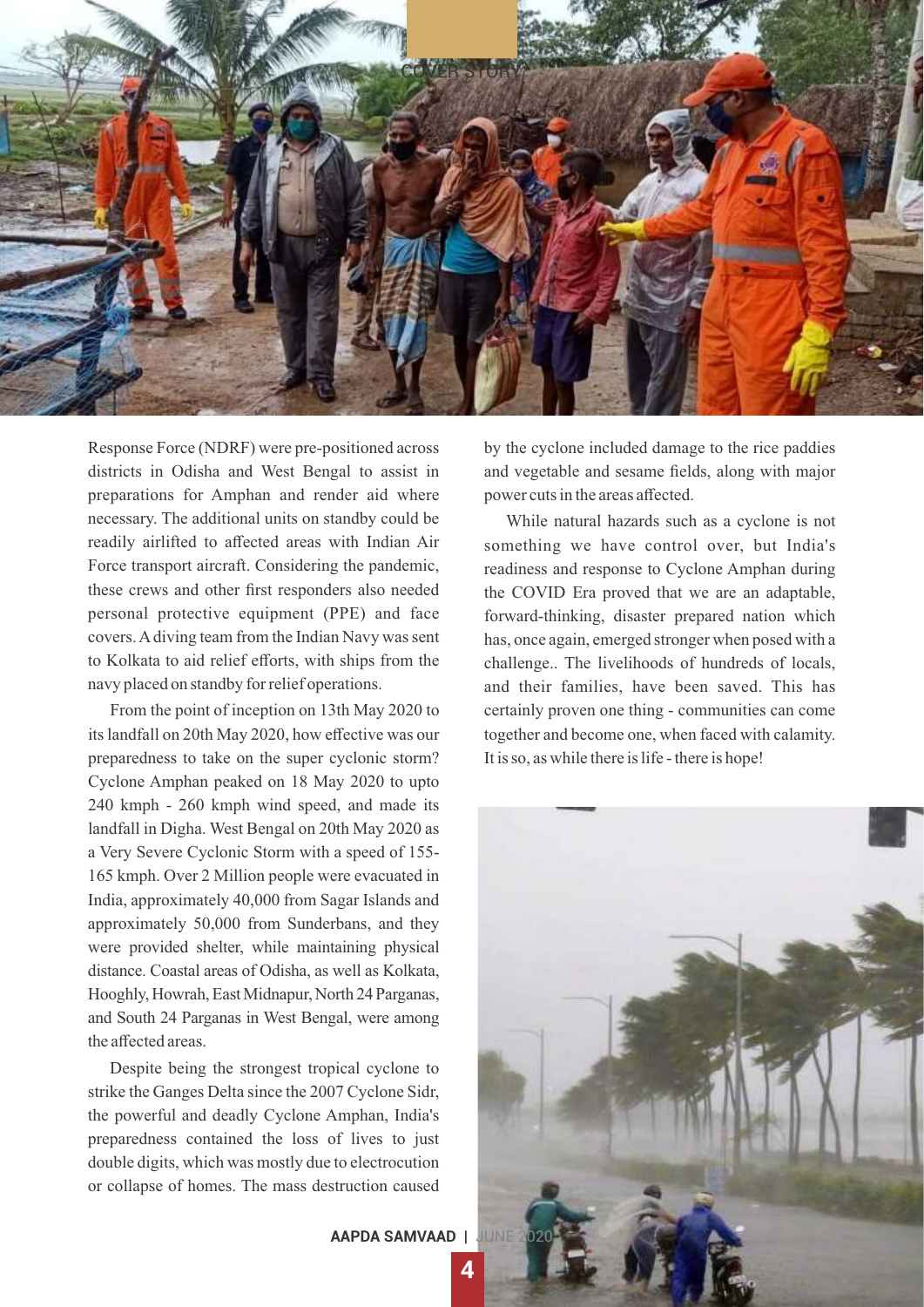#### COVER STORY

## The Chronology of India's accurate EarlyWarnings on Cyclone Amphan

- In the extended range outlook issued on 7th May, Cyclogenesis was predicted in the later part of week during 8th-14th May 2020.
- In the regional bulletin for 13 WMO/ESCAP Panel member countries (Tropical Weather Outlook) issued on 9th May, it was indicated that a low pressure area (LPA) would form over the southeast BoB on 13th May (96 hours prior to formation of LPA).
- In the Tropical Weather Outlook issued on 11th May, it was indicated that cyclogenesis (formation of depression) would occur around 16th May (48 hours prior to formation of LPA & 120 hours prior to formation of depression) over BoB.
- In the first press release and special message issued on 13th May (on the day of development of LPAand 3 days prior to formation of depression), it was indicated that the system would intensify into a cyclonic storm by 16 th evening and would move initially northwestwards till 17th and then recurve north-northeastwards towards north BoB.
- In the bulletin issued at 0845 IST of 16th May (104 hrs prior to landfall) with the formation of Depression, it was indicated that the system would intensify into a cyclone and will move north-northwestwards till 17th May followed by north-northeastwards movement towards West Bengal coast during 18th-20th May and cross



West Bengal coast with maximum sustained wind speed of 155-165 kmph gusting to 180 kmph.

In the bulletin issued at 0845 hrs IST of 17th May (80hrs prior to landfall), it was precisely mentioned that the system would cross West Bengal-Bangladesh coasts between Sagar Island (West Bengal) and Hatiya Islands (Bangladesh coast) during afternoon to evening of 20th May with maximum sustained wind speed of 155-165 kmph gusting to 185 kmph.

**AAPDA SAMVAAD** 

 **5**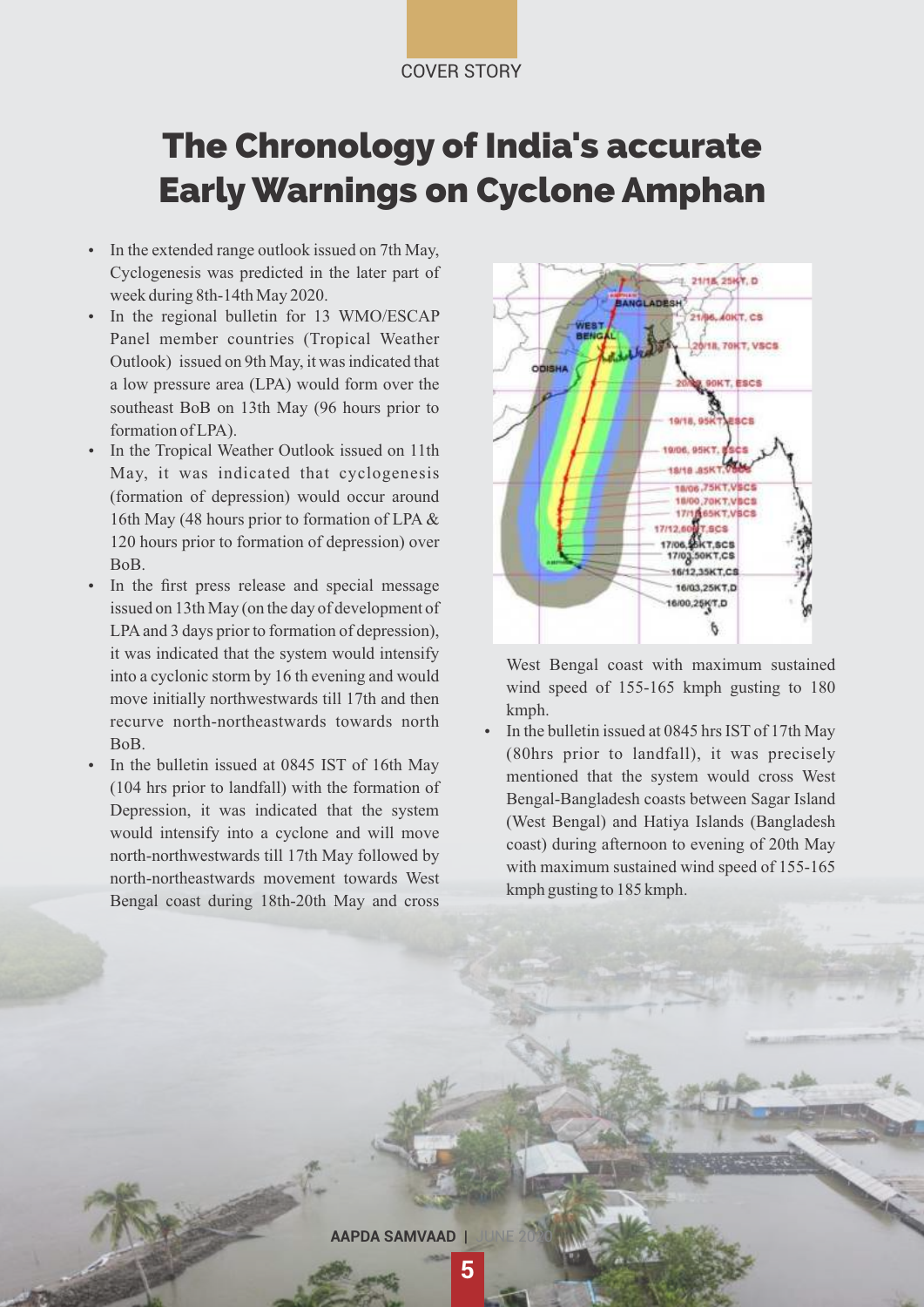COVER STORY

## **Cyclone Nisarga**

RAIMMAL

No sooner had the country seen a major severe cyclone on the east coast, news of yet another cyclone arrived via India Meteorological Department – this time on the Western Coast. The first news of a development of a low pressure area over southeast Arabian Sea was issued 10 days prior to its formation over the southeast and adjoining east central Arabian Sea and Lakshadweep on 31st May 2020. It was about 77 hours prior to the landfall that IMD issued its first bulletin indicating that the system would intensify into a cyclonic storm and reach north Maharashtra and Gujarat coasts by 3rd June. However, the National Disaster Management Authority got into action the day the prediction came out and immediately launched a Social Media Awareness campaign disseminating Do's & Don'ts during Cyclones, in order to empower citizens, and keep them prepared and safe.

By 1st June 2020, IMD predicted that Cyclone Nisarga, meaning "Nature", was to intensify into a severe cyclonic storm with maximum sustained wind speed of 105-115 kmph gusting to 125 kmph and cross north Maharashtra and south Gujarat coasts.

India was prepared as we had just triumphed over another severe cyclone. It was being reviewed at the highest level in New Delhi by the Hon'ble Prime Minister, who had assured of all help from the Centre during his telephonic talks with the CMs of Maharashtra and Gujarat. Precautionary measures were taken. NDRF had pressed 43 Teams in the

states of Maharashtra and Gujarat, evacuating one lakh people, including Coronavirus patients, ahead of time.

By the time severe Cyclone Nisarga made landfall in Maharashtra on the afternoon of 3rd June 2020, the speed had reduced to 100-110 kmph and the impact of the cyclone on Mumbai, fortunately, was less severe. Even though power lines disrupted, houses and roads damaged in Raigad, Mumbai and Thane, lives lost were in single digits. It was yet another success story of accurate forecast, solid preparedness and quick pre-emptive action.

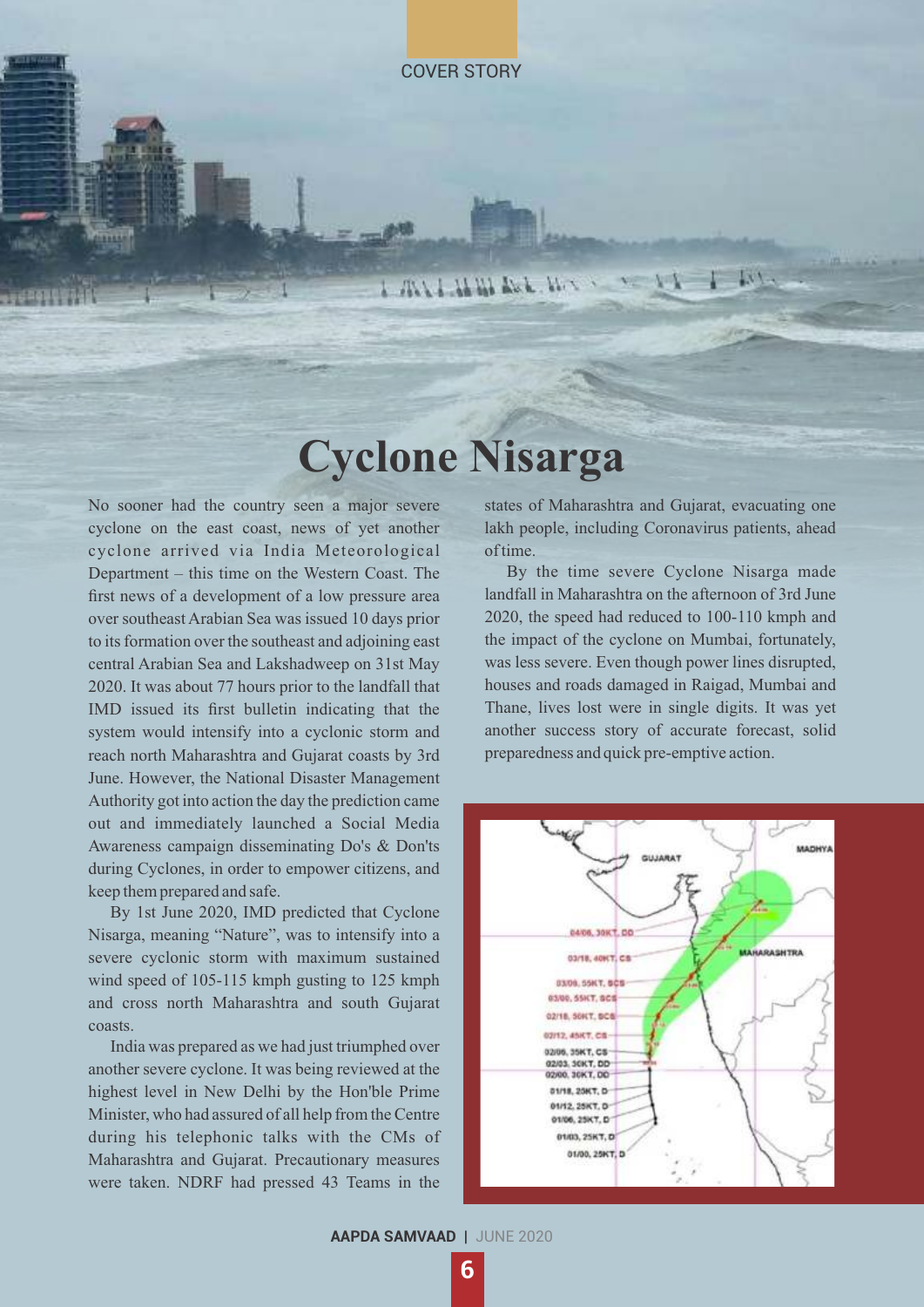#### IN CONVERSATION WITH



## Dr M Mohapatra,

(Director General, Indian Meteorological Department) on Cyclone Amphan and Nisarga

**1. Recently we have seen two back to back cyclones – Cyclone Amphan and Nisarg. What are yourprimary comments about them?**

**Reply:** The development of two back to back cyclones Amphan and Nisarga during 2nd half of May and first week of June was really challenging. Back to back development of a super cyclone followed by a severe cyclone making landfall over Indian coast is a rare phenomenon. However, India Meteorological Department (IMD) in association with other sister organisations of Ministry of Earth Sciences (MoES) monitored these two systems quite well in advance and provided forecast and warning services As a result it helped the disaster managers to mminimize the loss of life and property.

To describe, how minutely we monitored and forecasted these two systems, well in advance, I want to inform that the genesis of Amphan occurred with the formation of a low pressure area (LPA) over south Andaman Sea and adjoining southeast Bay of Bengal (BoB) on 1st May. India Meteorological Department (IMD) maintained round the clock watch over the north Indian Ocean. We started monitoring the system much earlier, since 23rd April - about three weeks prior to the formation of LPA over the southeast BoB on 13th May. Similarly, in case of Nisarga, watch was maintained since 21st May, about 10 days prior to the formation of low pressure area over the southeast & adjoining eastcentral Arabian Sea and Lakshadweep on 31st May and 11 days prior to the formation of depression over southeast Arabian Sea on 1st June.

#### **2. Can cyclones be forecasted easily?**

**Reply:** Cyclone forecasting is not an easy task. It is mainly because cyclones develop over sea. Sea is a data sparse region. The expanse of the BoB and Arabian Sea (AS), is still more data sparse. Also, we do not have aircraft reconnaissance unlike North



Atlantic. Further, we have many poor and developing countries in the North Indian Ocean (NIO) RIM which cannot afford to have latest observational tools like automated weather stations (AWS), Doppler weather radars (DWRs) etc. along their coast. However, IMD and MoES monitor remotely sensed observations with the help of satellites/ radars deployed by IMD & Indian Space Research Organisation (ISRO), the meteorological buoys deployed by National Institute of Ocean Technology (NIOT), sea surface winds from SCAT SAT of ISRO and other satellite observations around the globe.

The cyclone forecasting consists of various steps including i) monitoring and detection, ii) analysis, iii) numerical modeling, iv) forecasting & predicting and v) warning generation & dissemination to various stake holders & public. IMD and MoES continuously augment all the above components. So as to upgrade the cyclone forecasting system in the country, we have deployed DWRs all along the coast, 20 buoys over the BoB & AS, 30 coastal ships equipped with AWS, dense deployment of AWS along the coast (1 in 30 km) for a realistic assessment of the state of ocean and atmosphere. We have state of the art numerical weather prediction (NWP) models to have guidance about the genesis, track, intensity and landfall. IMD also has an objective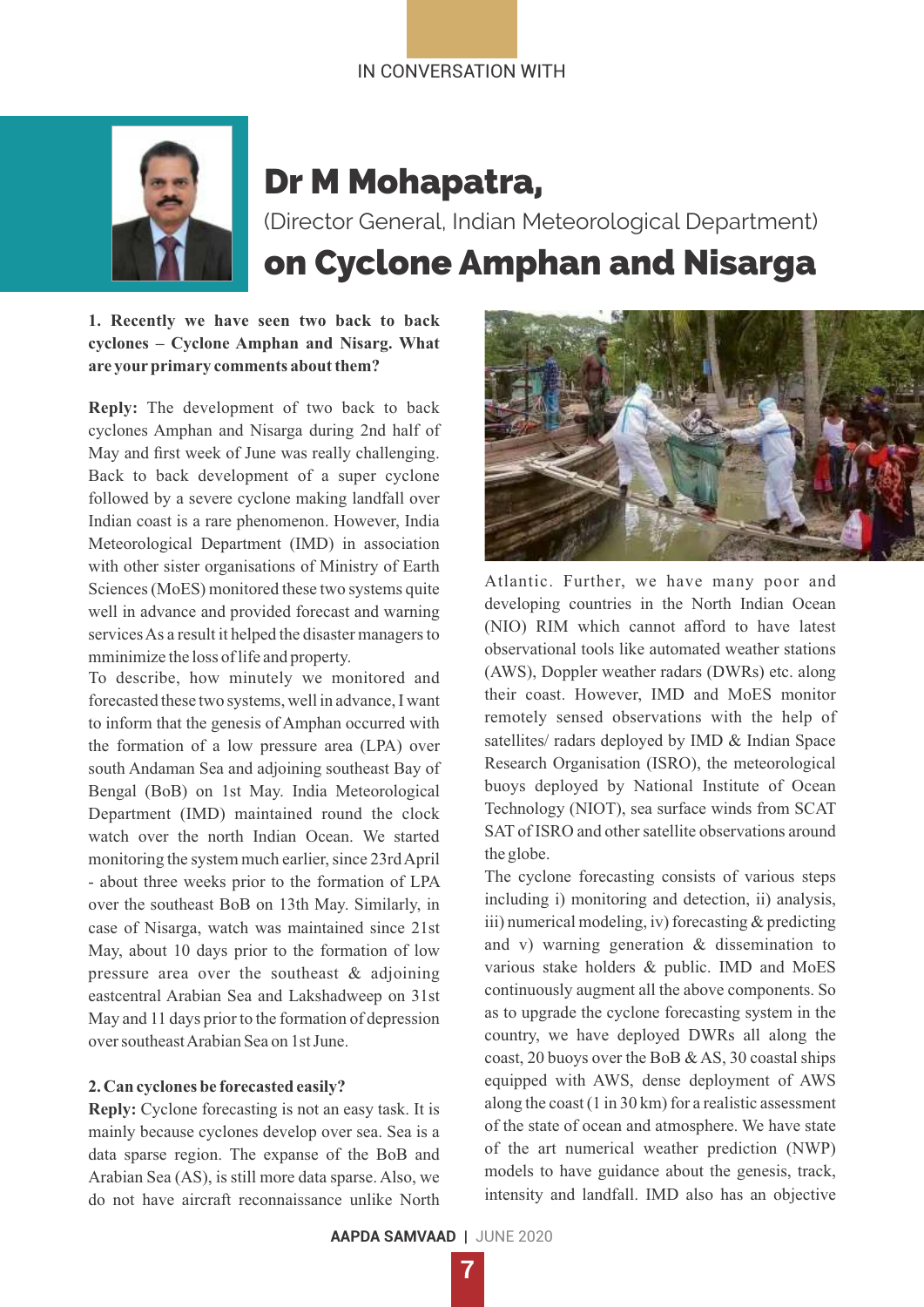

decision support system (DSS) to compare, comprehend and analyze various observations from different sources and NWP model products to arrive at a consensus cyclone forecasting. This objective consensus is modulated by a subjective consensus derived through exchange of knowledge, experience and expertise of the cyclone forecasters through a daily video conferencing system. Thereafter, the digital forecast is translated to simpler language catering to the requirement of various stake holders like shipping, port, fisheries officials, fishermen, surface transport, power, health, railways, aviation etc.

To carry out all these aspects of cyclone forecasting, the IMD works on war footing; commencing with genesis of the system involving all its human resources and technology to provide forecast update every 3-6 hourly and gradually hourly as the cyclone approaches the coast. All these warnings are provided in different stages like (i) Special Informatory Message, (ii) Pre-Cyclone Watch, (iii) Cyclone Alert, (iv) Cyclone Warning, (v) Post Landfall Outlook.

**3. The Indian Meteorological Department (IMD) has been consistently improving the Early Warning Systems of Cyclone. What are your thoughts on India's capability in Cyclone early warning and what makes us stand-out vis-à-vis**  **other early warning systems, considering the case of the recent cyclones?**

**Reply:** Comparing the cyclone forecasting and warning system accuracy over the years, you will find that there has been paradigm shift in the early warning system of IMD. As a co-author of the Vision-2020 document of MoES published in 2010, we anticipated an improvement in cyclone forecasting by 20% by 2015 and 40% by 2020. However, if we compare the forecast accuracy in terms of 24 hour landfall forecast error, it is found that landfall forecast errors have reduced from 117 km (2010) to about 45 km (2020), registering a reduction of about 63%. We have already achieved better than the target. Similar has been the case for the forecasting of adverse weather.

Comparing the forecast accuracy of IMD with other leading centres in the world, you will be happy to know that, IMD's cyclone warning system is second to none in the world. The recent forecast accuracy during cyclones Phailin (2013), Hudhud (2014), Vardah (2016), Fani (2019) and recently Amphan and Nisarga (2020) are a few notable demonstrations of our achievements. This pin pointed accuracy in landfall point & time, track, intensity and adverse weather prediction has helped disaster managers to effectively mitigate the disaster and reduce loss of lives to double digit. It has helped not only India, but also all the 13 members of WMO/ESCAP Panel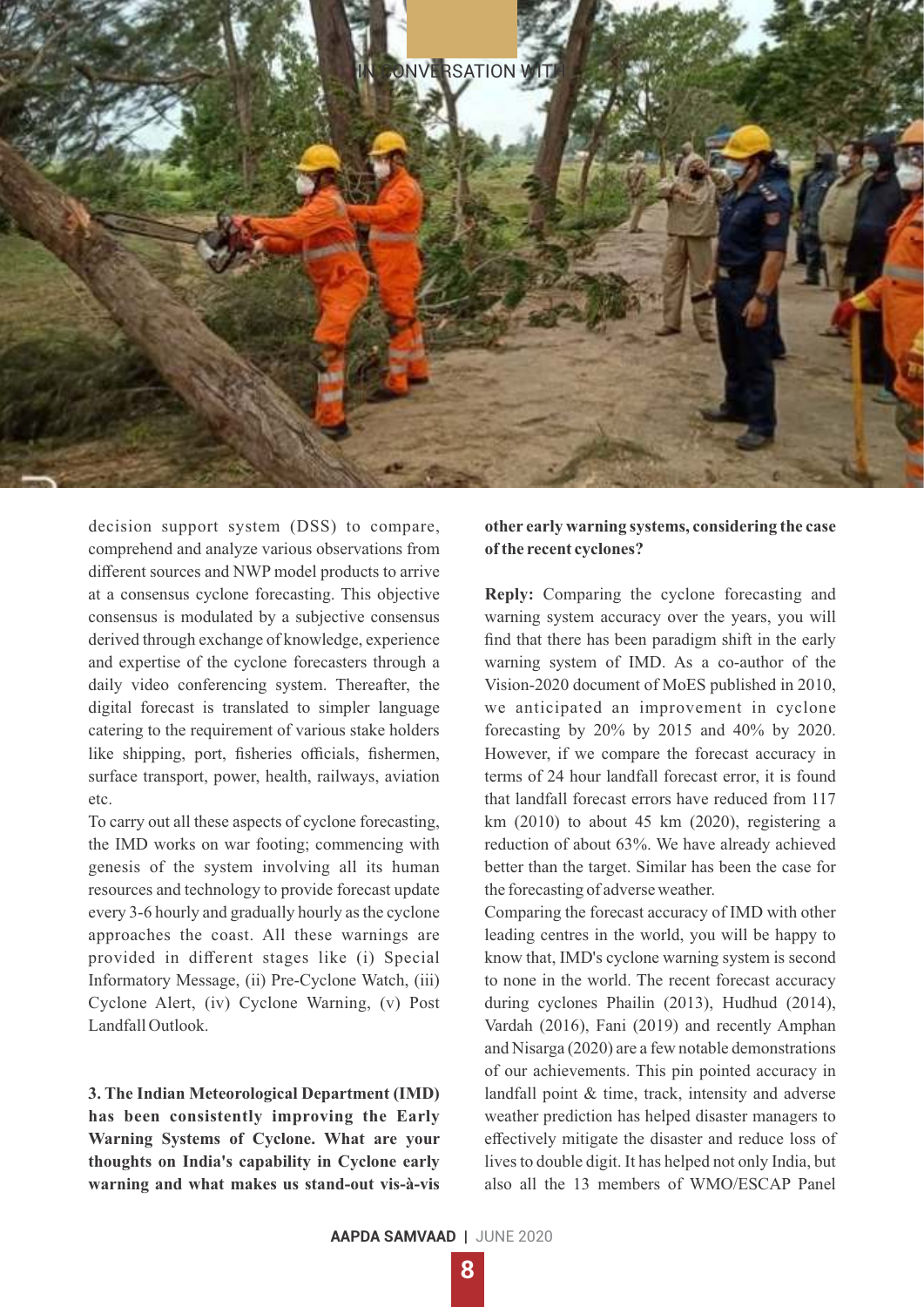#### IN CONVERSATION WITH

bordering the Bay of Bengal & Arabian Sea. The death toll in these countries has also been contained to double digit. To mention a few FANI in 2019 (64 deaths in India), HIKAA in 2019 (13 deaths in Oman), TITLI in 2018 (78 deaths in India), MEKUNU in 2018 (26 deaths in Oman), Chapala in 2015 (5 deaths in Yemen), MEGH in 2015 (18 deaths in Yemen), HUDHUD in 2014 (64 deaths in India), PHAILIN in 2013 (21 deaths in India), VIYARU in 2013 (64 deaths in Bangladesh, Sri Lanka & Myanmar) etc.

#### **4. Is it correct that the intensity of the recent cyclones have increased? If Yes, what could be the cause of it? Does climate change play a role in the frequency/intensity and impact of cyclones?**

**Reply:** Being a member of the international committee constituted by WMO for the study of impact of climate change on tropical cyclones, we have analysed the long term data of various characteristics of tropical cyclones like its frequency, intensity, life period, associated adverse weather etc. over different ocean basins. The results have been published in the form of two research papers in Bulletins of American Meteorological Society. We have analysed the aspects of detecting the changes in characteristics of cyclones and possible attribution to climate change over different ocean basins. This study also covers the impact of climate change over the BoB and AS. We found that there is no significant change in the frequency and intensity of cyclones over the BoB. However, the frequency of severe/intense cyclones are found to show an increasing trend since 1990 over the AS.

There are many factors which contribute towards the genesis and intensification of tropical cyclones including (i) sea surface temperature (SST) & Ocean heat content (OHC), (ii) vertical wind shear (difference in wind at upper level (12km) and lower level (1.5km)) of the atmosphere, (iii) moist static instability in atmosphere, (iv) higher relative humidity upto mid-tropospheric levels (5-6 km), (v) Coriolis force (force due to rotation of earth about its axis), (vi) positive relative vorticity in lower level (1.5 km) (measure of anti-clockwise rotation of winds about its own axis). In addition, lower level convergence (measure of inflow of winds) and upper level divergence (measure of outflow at the top of tropical cyclone) also help in genesis and intensification

Among all these the SST has increased over these years due to climate change. Some studies also attribute the lower vertical wind shear to increase in the frequency of intense cyclones over the Arabian Sea. In recent cases of Amphan and Nisarga, the intensification of theses cyclones occurred mainly because of higher SST (OHC) and lower vertical wind shear. Considering, the long term data, however, the expert team of WMO concluded that there is a low confidence in attributing the recent increase in intense cyclones over the AS to the climate change.

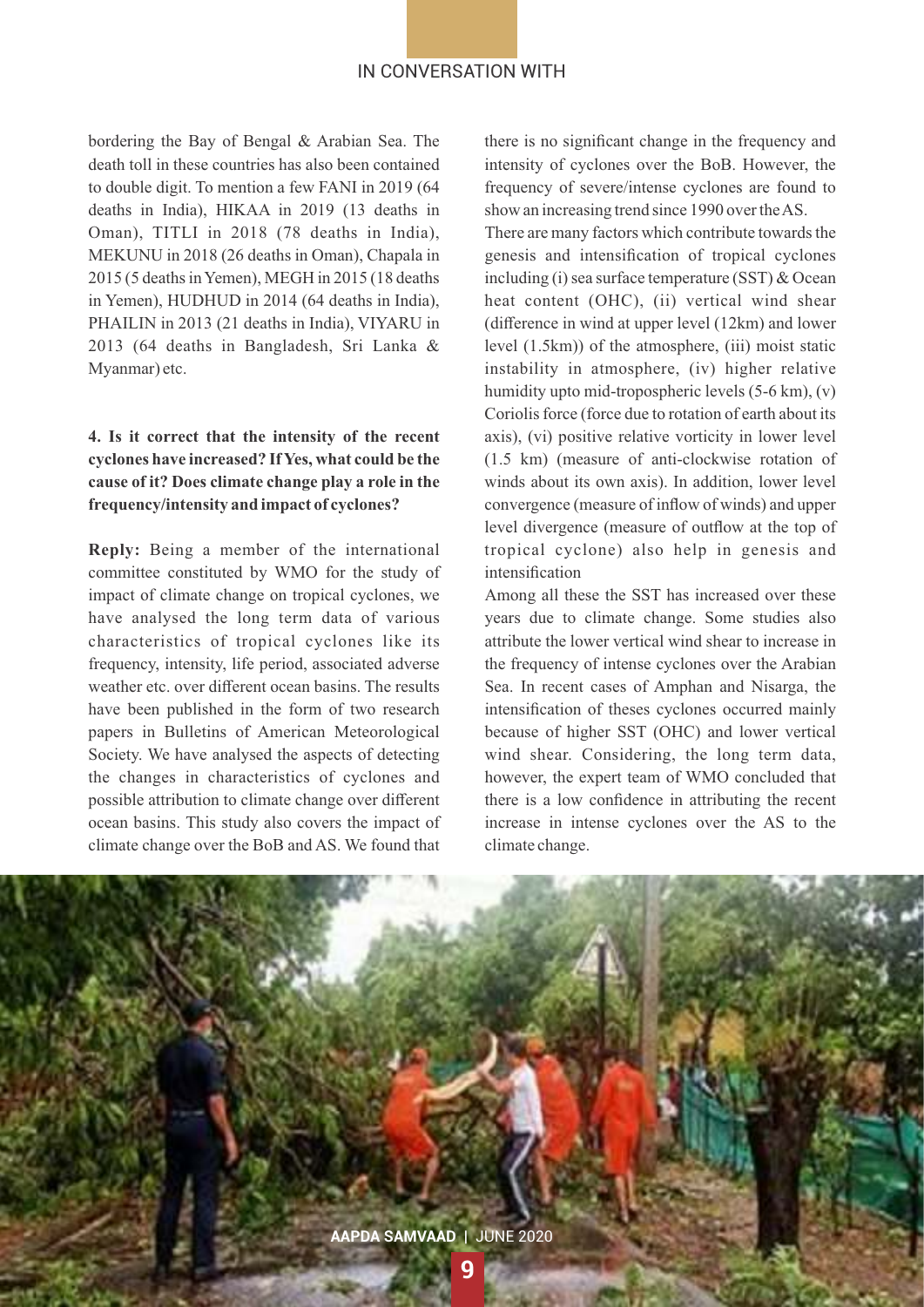Five FAQs

## The Five FAQs – Urban Floods



#### **1. What is an Urban Flood?**

Flood is an overflow of a large body of water over areas not usually inundated. Urban flooding is intense and/or prolonged rainfall, which overwhelms the capacity of the drainage system.

#### **2. How are Urban Floods different from Rural Floods?**

Unlike Rural Floods, flooding in urban areas is more intense and quick – because of density of population and lesser space for water to flow.





#### **3. What factors cause Urban Floods?**

- Meteorological Factors such as Heavy Rainfall, Cyclonic Storms, etc.
- Hydrological Factors such as occurrence of high tides;
- Anthropogenic Factors such as Unplanned urbanization, Poor waste management system, Ill maintenance of drainage systems, etc.

#### **4. What are the impacts of Urban Flooding?**

- $\cdot$  Loss of Human lives:
- Loss of livelihoods;
- Loss of pets and animals;
- Increased risk of Disease outbreak because of contamination of water and rise in mosquito borne diseases;
- $\bullet$  Infrastructural loss such as damaged buildings, roads, heritage sites, etc.;
- Economical Loss such as disruptions in industrial output, utility services, loss to small businesses, disruption in education curriculums, and response and relief measures put additional burden on the economy





#### **5. What preparations can people living in risk-prone urban centres make in advance to tackle an urban flooding?**

People should take simple measures such as installing the gas connection, water heater, and electric panels high above the ground to brace themselves against flooding incidents. They should also put check valves in sewer traps to prevent floodwater from backing up into the drain. They should also seal the walls in their basements to avoid seepage.

**AAPDA SAMVAAD** | JUNE 2020

 **10**